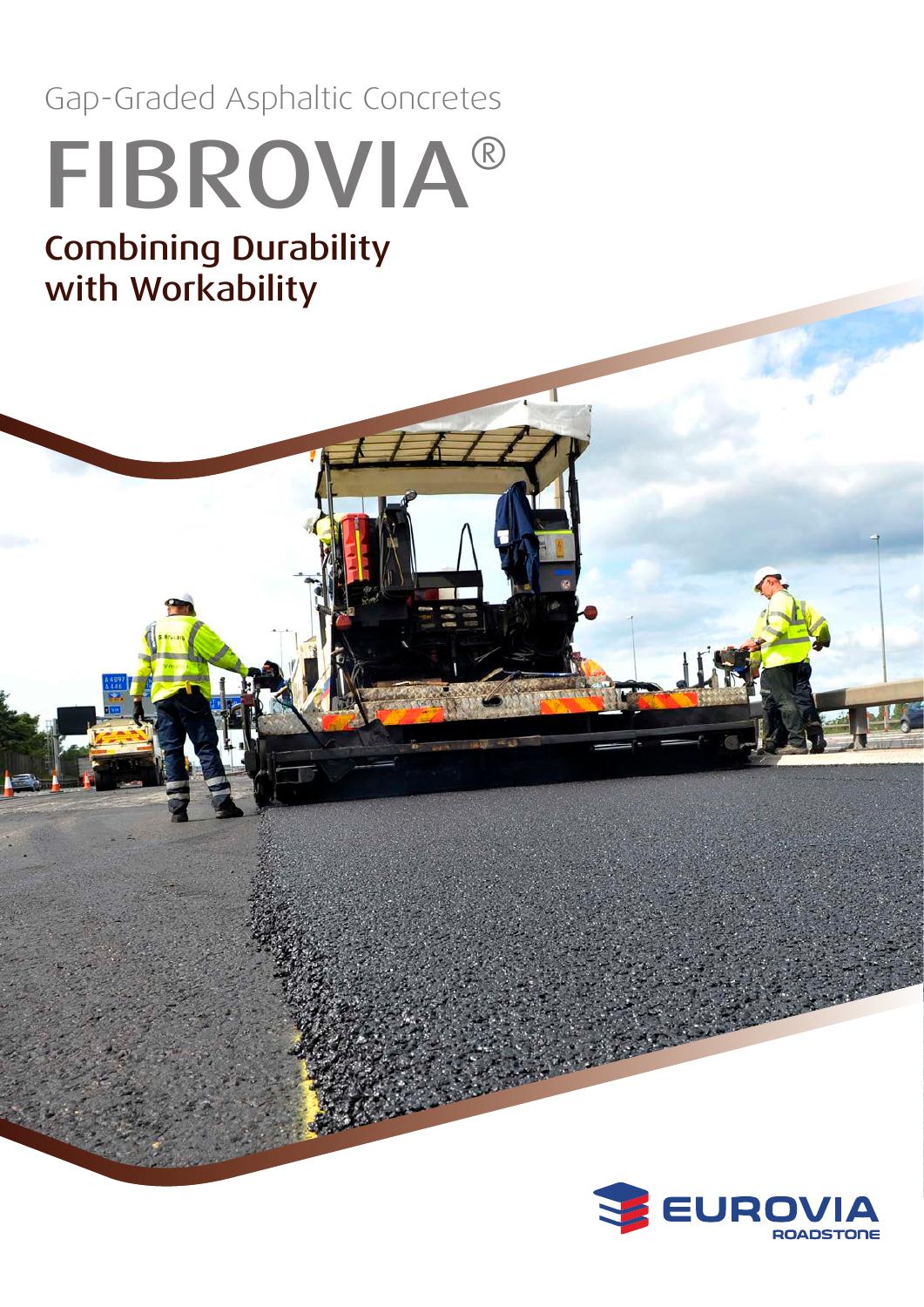## FIBROVIA ®**DENSE-GRADED THIN ASPHALTIC CONCRETE**

There are many types of thin surface course materials. Depending on the gradation, binder type and, in some cases additives the materials provide specific properties that broaden the range of applications beyond those of conventional mixes.

## **A MULTI-PURPOSE** PRODUCT

Fibrovia ® is suitable for all types of traffic; it can be used for maintenance and new construction projects. The main purpose of Fibrovia ® is to improve the surface characteristics of pavements that exhibit no structural weakness.

The Fibrovia ® Thin Surfacing System has been developed to comprise many advantages - workability, flexibility and strength.

### **NEY BENEFITS**

#### **EXEY FIGURES**

Fibrovia ® is an ideal surfacing solution for urban roads where its workability allows uniform installation, both mechanically and by hand.

An integral part of the Fibrovia ® Thin Surfacing System is the use of a bond coat. The application rate is adapted to the type of substrate. Excellent bond and waterproofing characteristics ensure a concise service life for the surface and the underlying pavement.



- Improved skid resistance
- **Long term durability & rut resistance**
- Improved noise & spray reduction
- Enhance workability

**2 types of solution** to match applications

Installed at depths of **between 25 and 50mm**

> **Millions of m²** applied worldwide

Over **20 years** of technical success

## **A BINDER-RICH** FORMULATION

Developed in France during the 1980's the formulation of Fibrovia ® combines a dense graded, but very coarse mineral skeleton with a high binder content. The use of short fibres with a high specific surface area makes it possible to increase the mastic content, when compared to conventional formulas.

Fibrovia ® is 100% recyclable, thus reducing the amount of material being sent to landfill.